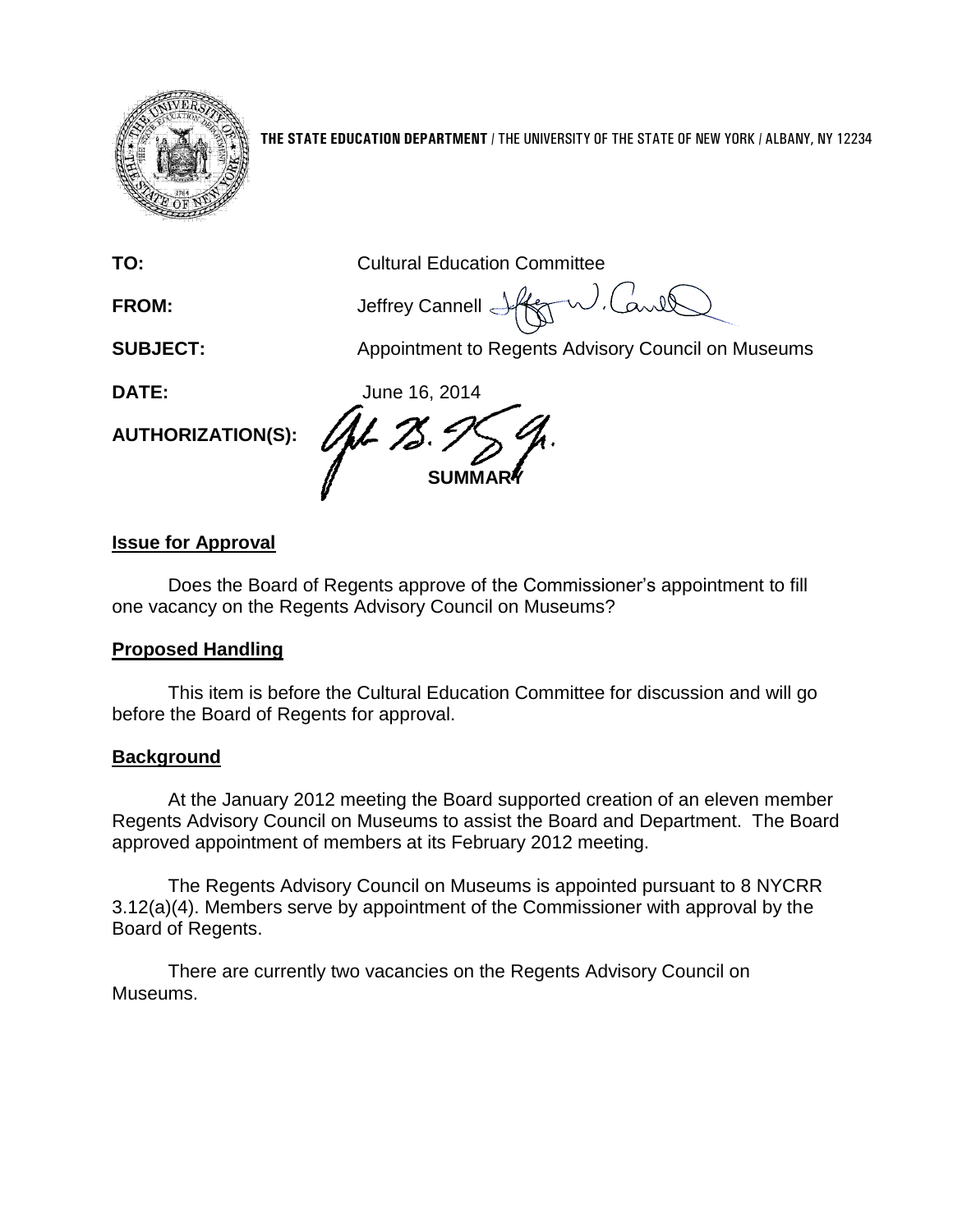# **Information**

The Commissioner has selected the following appointee to fill one of the two existing vacancies:

 Ms. Sara Pasti is The Neil C. Trager Director of the Samuel Dorsky Museum of Art, located at the State University of New York at New Paltz. Ms. Pasti will replace Martin Sullivan. Her term ends September 30, 2019.

### **Recommendation:**

It is recommended that the Board approve the Commissioner's appointment.

**Attachment**